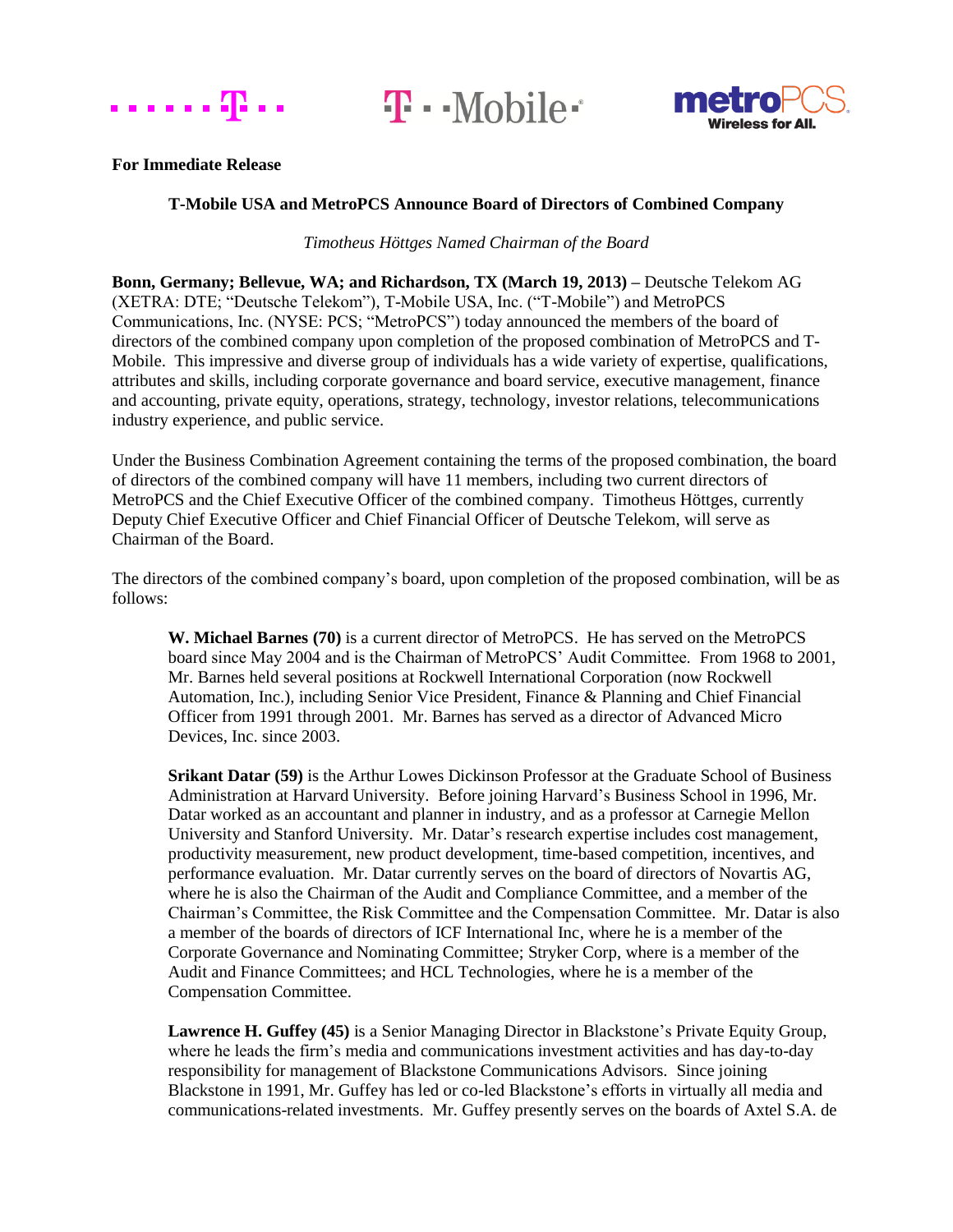# $\mathbf{T}$  - Mobile -

. . . . . . **.**p. . .



C.V. and Deutsche Telekom A.G. (supervisory board). Mr. Guffey previously served on the board of directors of Centennial Communications Corp., Comnet Cellular Inc., US Radio Corp, Cineworld Group Plc, New Skies Satellite NV and TDC AS.

**Timotheus Höttges (50)** will serve as Chairman of the Board of the combined company. He is currently Deputy Chief Executive Officer and Chief Financial Officer of Deutsche Telekom and has been a member of the Board of Management of Deutsche Telekom AG responsible for Finance and Controlling since 2009. From December 2006 until his appointment as Chief Financial Officer, he was the Group Board of Management member responsible for the T-Home unit. In this position, he oversaw the fixed-network and broadband business, as well as integrated sales and service in Germany. Under his leadership, T-Home led the market in DSL customer additions and launched Entertain, an Internet TV service, into a mass-market product while stabilizing profitability. After implementing various cost-cutting programs at T-Home and in the European mobile communications subsidiaries, Mr. Höttges became responsible for the Groupwide Save for Service efficiency enhancement program. From 2005 to 2009, Mr. Höttges headed European operations as a member of the Board of Management, T-Mobile International. Prior to that, he was Managing Director, Finance and Controlling and Chairman of the Managing Board of T-Mobile Deutschland. Mr. Höttges studied business administration at Cologne University, after which he spent three years with a business consulting company, latterly as a project manager. At the end of 1992, he moved to the VIAG Group in Munich. He became divisional manager in 1997 and, later, a member of the extended management board responsible for controlling, corporate planning, and mergers and acquisitions. As project manager, he played a central role in the merger of VIAG AG and VEBA AG to form E.ON AG, which became effective on September 27, 2000.

**Raphael Kübler (50)** is a Senior Vice President Group Controlling at Deutsche Telekom AG where he is responsible for the financial planning, analysis and steering of the overall Deutsche Telekom Group as well as the financial management of central headquarters and shared services of the Deutsche Telekom Group, a position he has held since 2009. From 2003 to 2009, Mr. Kübler served as Chief Financial Officer of T-Mobile Deutschland GmbH, the mobile operations of Deutsche Telekom AG in Germany, where he executed various cost reduction programs, developed value-based steering mechanisms for sales and market investments, and implemented a new service oriented culture in all customer facing finance operations. Mr. Kübler presently serves on the boards of T-Systems International, where he is a member of the Supervisory Board and Chairman of the Audit Committee; T-Mobile USA, Inc.; and Deutsche Telekom Kundenservices GmbH, the customer services subsidiary of Deutsche Telekom AG, where he is a member of the Supervisory Board.

**Thorsten Langheim (46)** is Senior Vice President of Group Development and M&A at Deutsche Telekom AG. Since joining Deutsche Telekom in 2009, he has been responsible for Deutsche Telekom AG's Global M&A and Strategic Portfolio Management activities. Between 2004 and 2009, Mr. Langheim was a Managing Director at the Blackstone Private Equity Group with a primary focus on Blackstone's private equity investment activities in Germany. Between 1995 and 2004, Mr. Langheim worked as an M&A Investment Banker. He has been Vice President in the European M&A Execution Group of J.P. Morgan in London focusing on pan European and German M&A transactions in various sectors. Mr. Langheim is a member of the Supervisory Board of Scout24. Previously, Mr. Langheim served on the boards of Sulo Gruppe, Gerresheimer Glas AG, Kabel Baden Württemberg GmbH, STRATO AG and T-Venture Holding GmbH.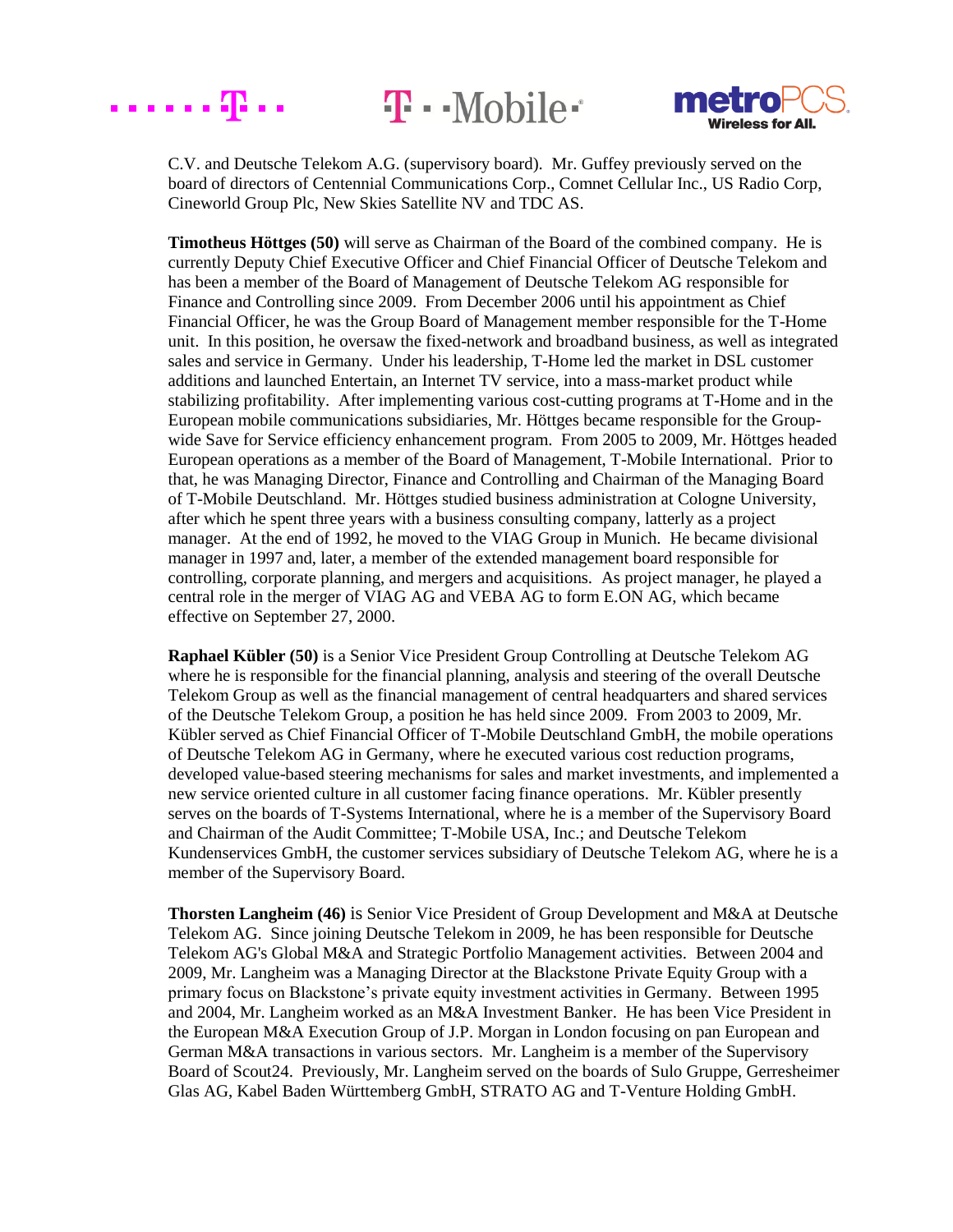

. . . . . . **.**p. . .



**John J. Legere (54)** joined T-Mobile in September 2012 as President and Chief Executive Officer with over 32 years' experience in the U.S. and global telecommunications and technology industries. Prior to joining T-Mobile, Mr. Legere served as CEO of Global Crossing Limited, where he successfully transformed the company to become a leading provider of IP services worldwide. Before this, he was CEO of Asia Global Crossing, originally a Microsoft Corporation, Softbank Corp., and Global Crossing joint venture. Previously, he served as President of Dell Computer Corporation's operations in Europe, the Middle East, Africa, and the Asia-Pacific region. Mr. Legere also worked at AT&T for 18 years in a number of senior positions, including President of AT&T Asia Pacific, President of AT&T Solutions Outsourcing Unit, and head of global strategy and development. He began his career at New England Telephone in 1980. Mr. Legere received a Bachelor's degree in Business Administration from the University of Massachusetts, and a Master of Science degree as an Alfred P. Sloan Fellow at the Massachusetts Institute of Technology. Additionally, he received his Master of Business Administration degree from Fairleigh Dickinson University (FDU) and completed Harvard's Program for Management Development (PMD).

**René Obermann (50)** has been serving as Chief Executive Officer of Deutsche Telekom AG since November 2006. Mr. Obermann joined the Deutsche Telekom Group in 1998. In 2000, Mr. Obermann became Chief Executive Officer of T-Mobile Deutschland and assumed additional responsibility for the European business of T-Mobile International AG & Co. KG one year later. From the end of 2002 to 2006, he served as Chief Executive Officer of T-Mobile International AG & Co. KG. Mr. Obermann presently serves on the boards of the following companies: Deutsche Telekom AG (Board of Management), E.ON AG (Supervisory Board), T-Mobile USA Inc. (Chairman), and T-Systems International GmbH (Chairman of the Supervisory Board), a subsidiary of Deutsche Telekom AG.

**James N. Perry, Jr. (52)** is a current director of MetroPCS. He has served on the Board since November 2005 and is the Chairman of MetroPCS' Nominating and Corporate Governance Committee and a member of MetroPCS' Audit and Finance and Planning Committees. Mr. Perry is a Managing Director of Madison Dearborn Partners, LLC, a Chicago-based private equity investing firm. He specializes in investing in companies in the communications industry. Prior to co-founding Madison Dearborn Partners in 1992, Mr. Perry spent eight years with First Chicago Venture Capital. Mr. Perry also serves on the boards of several private companies and non-profit organizations, including New Asurion Corporation, Sorenson Communications, Inc., The Topps Company, Inc., Univision Communications, Inc., the Chicago Public Media board and the School Board of the Archdiocese of Chicago. Mr. Perry previously served on the board of directors of Nextel Partners from July 2003 to June 2006.

**Teresa A. Taylor (49)** has served as the Chief Executive Officer of Blue Valley Advisors, LLC since 2011. From 2009 to 2011, Ms. Taylor was the Chief Operating Officer of Qwest Communications, Inc. Ms. Taylor joined Qwest in 1988 and held a number of management positions of increasing responsibility, including Executive Vice President- Business Markets Group, Executive Vice President and Chief Administrative Officer, Executive Vice President-Wholesale Markets, and Executive Vice President- Product and Pricing. Ms. Taylor serves on the board of directors of NiSource, Inc. and First Interstate BancSystem, Inc. She also serves as an executive advisor to Governor Hickenlooper of Colorado, assisting the Office of Economic Development and International Trade.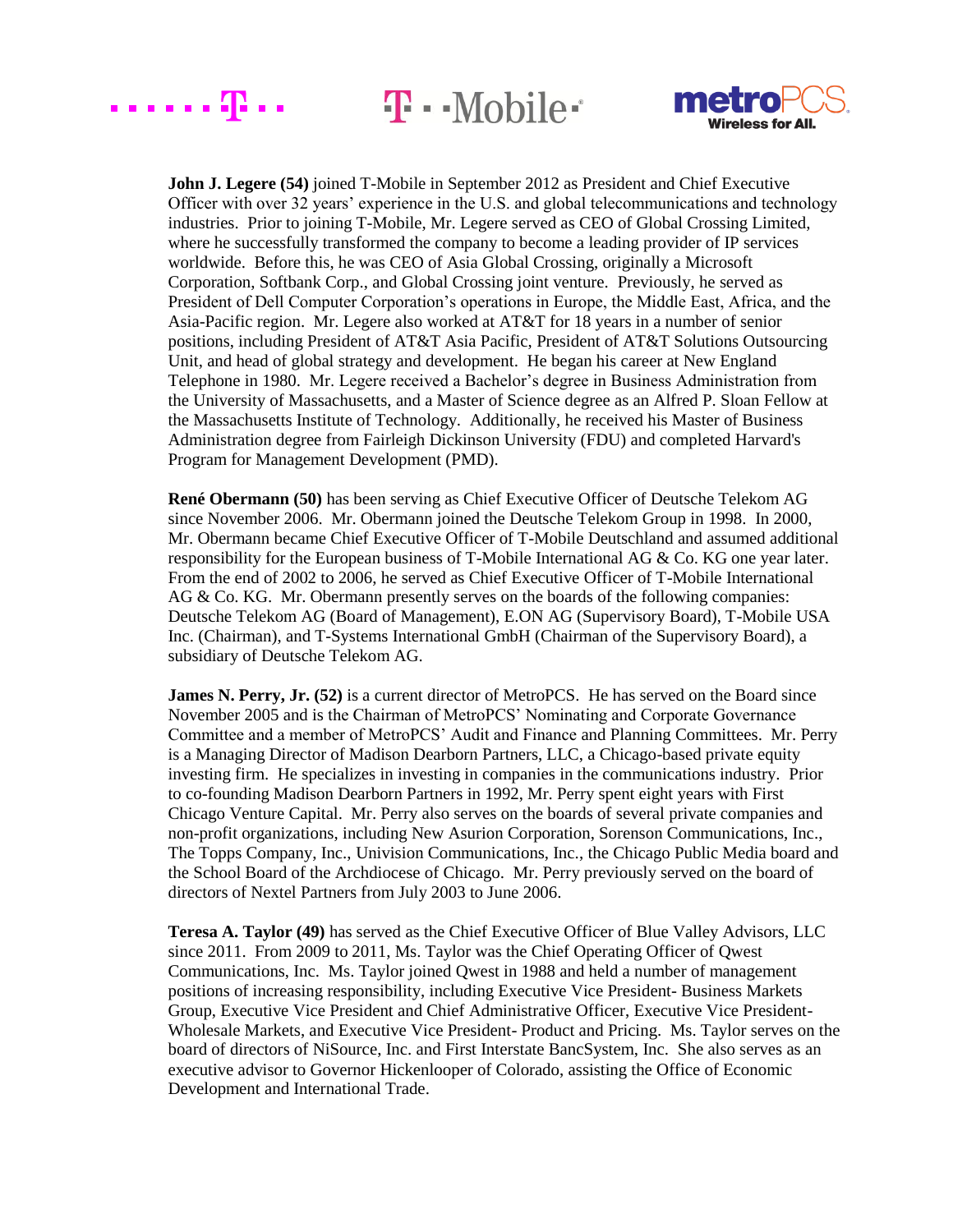

 $\mathbf{T}$  - Mobile -



**Kelvin R. Westbrook (57)** is President and Chief Executive Officer of KRW Advisors, LLC, a privately-held company providing consulting and advisory services in the telecommunications, media and other industries. Mr. Westbrook has served in this capacity since September 2007. Before founding KRW Advisors, LLC, Mr. Westbrook founded Millennium Digital Media Systems, LLC, a broadband telecommunication services company, and held several executive positions at the company from 1997 to 2007, including Chairman and Chief Strategic Officer and President and Chief Executive Officer. Mr. Westbrook also founded and served as the President and Chairman of LEB Communications, Inc., an affiliate of Charter Communications, and as Executive Vice President of Charter Communications with responsibility for operations in St. Louis and several other regions of the country. Earlier in his career Mr. Westbrook was a Partner in the national law firm of Paul, Hastings, Janofsky & Walker (now Paul Hastings, LLP) in New York City, where he specialized in mergers and acquisitions and corporate finance and served as Co-Chair of its Telecommunications Practice Group. Mr. Westbrook is a member of the boards of Archer Daniels Midland Company, Camden Property Trust, and Stifel Financial Corp. Mr. Westbrook previously served on the board of Angelica Corporation from 2001 to 2008.

A Special Meeting of MetroPCS stockholders (the "Special Meeting") to vote on matters relating to the proposed combination of MetroPCS with T-Mobile has been scheduled for April 12, 2013. MetroPCS stockholders of record as of the close of business on March 11, 2013 are entitled to vote at the Special Meeting. The combination is expected to close shortly after the Special Meeting.

The MetroPCS board unanimously recommends that stockholders vote their shares FOR all of the proposals relating to the proposed combination with T-Mobile by returning their GREEN proxy card with a "FOR" vote for all proposals. Because some of the proposals required to close the proposed transaction require at least an affirmative vote of a majority of all outstanding shares, the votes of all of MetroPCS' stockholders are important. The failure to vote or an abstention will have the same effect as a vote against the proposed combination. If stockholders vote against the proposed combination, there is no assurance that MetroPCS will be able to deliver the same or better stockholder value.

The Company urges stockholders to discard any white proxy cards, which were sent by a dissident stockholder. If a stockholder previously submitted a white proxy card, the Company urges them to vote as instructed on the GREEN proxy card, which will revoke any earlier dated proxy card that was submitted, including any white proxy card.

Stockholders who have questions or need assistance in voting their shares should contact the Company's proxy solicitor, MacKenzie Partners, Inc. toll-free at (800) 322-2885 or call collect at (212) 929-5500.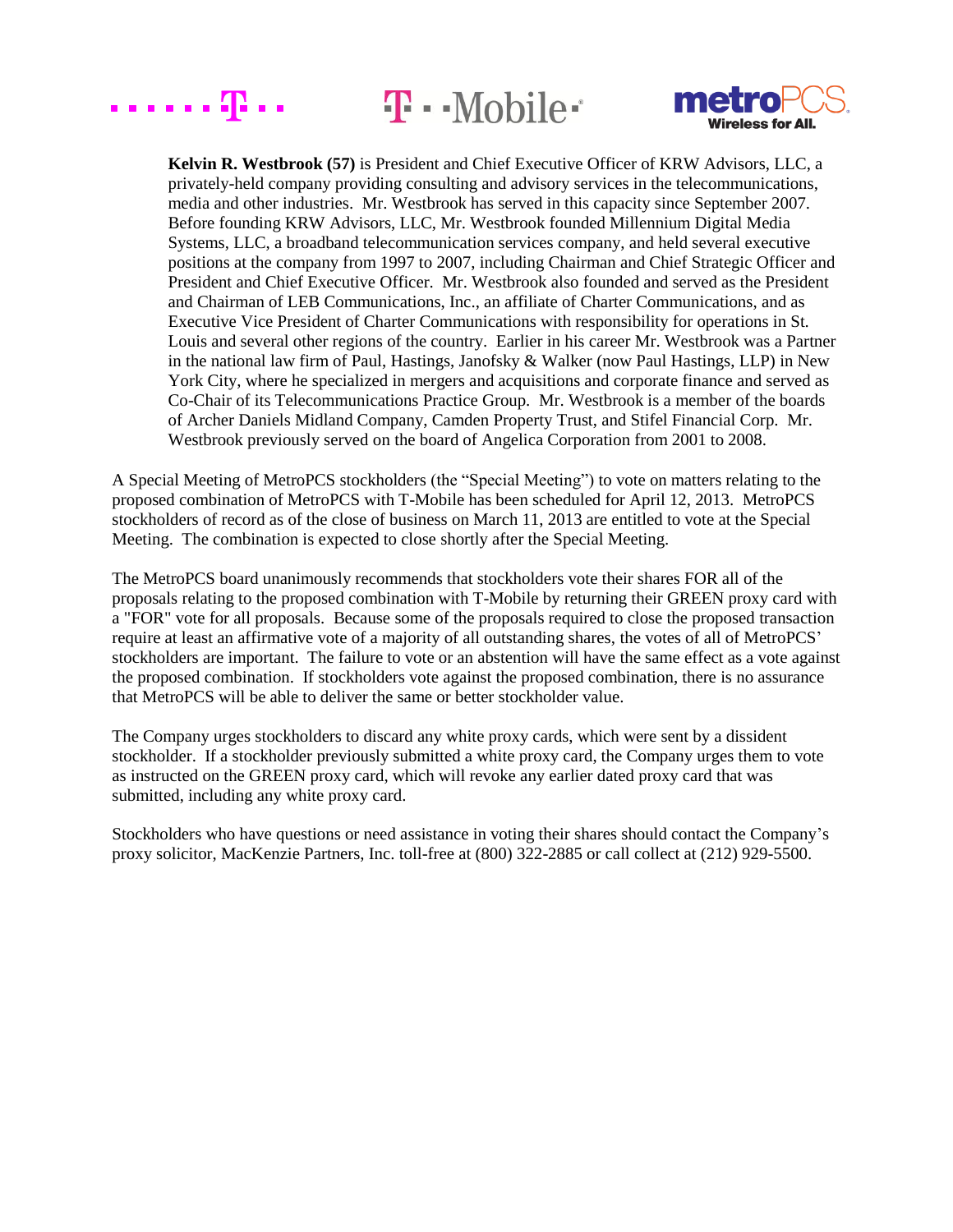

 $T - Mobile -$ 





### **About Deutsche Telekom**

Deutsche Telekom is one of the world's leading integrated telecommunications companies with more than 132 million mobile customers, over 32 million fixed-network lines and 17 million broadband lines (as of December 31, 2012). The Group provides products and services for the fixed network, mobile communications, the Internet and IPTV for consumers, and ICT solutions for business customers and corporate customers. Deutsche Telekom is present in around 50 countries and has 230,000 employees worldwide. The Group generated revenues of EUR 58.2 billion in the 2012 financial year – more than half of it outside Germany (as of December 31, 2012).

### **About T-Mobile USA, Inc.**

Based in Bellevue, Wash., T-Mobile USA, Inc. is the U.S. wireless operation of Deutsche Telekom AG (XETRA: DTE; OTCQX: DTEGY). By the end of the fourth quarter of 2012, approximately 132.3 million mobile customers were served by the mobile communication segments of the Deutsche Telekom group — 33.4 million by T-Mobile USA — all via a common technology platform based on GSM and UMTS and additionally HSPA+ 21/HSPA+ 42. T-Mobile USA's innovative wireless products and services help empower people to connect to those who matter most. Multiple independent research studies continue to rank T-Mobile USA among the highest in numerous regions throughout the U.S. in wireless customer care and call quality.

For more information, please visit http://www.T-Mobile.com. T-Mobile is a federally registered trademark of Deutsche Telekom AG. For further information on Deutsche Telekom, please visit www.telekom.de/investor-relations.

### **About MetroPCS Communications, Inc.**

Dallas-based MetroPCS Communications, Inc. (NYSE: PCS) is a provider of no annual contract, unlimited wireless communications service for a flat-rate. MetroPCS is the fifth largest facilities-based wireless carrier in the United States based on number of subscribers served. With Metro USA(SM), MetroPCS customers can use their service in areas throughout the United States covering a population of over 280 million people. As of December 31, 2012, MetroPCS had approximately 8.9 million subscribers. For more information please visit www.metropcs.com.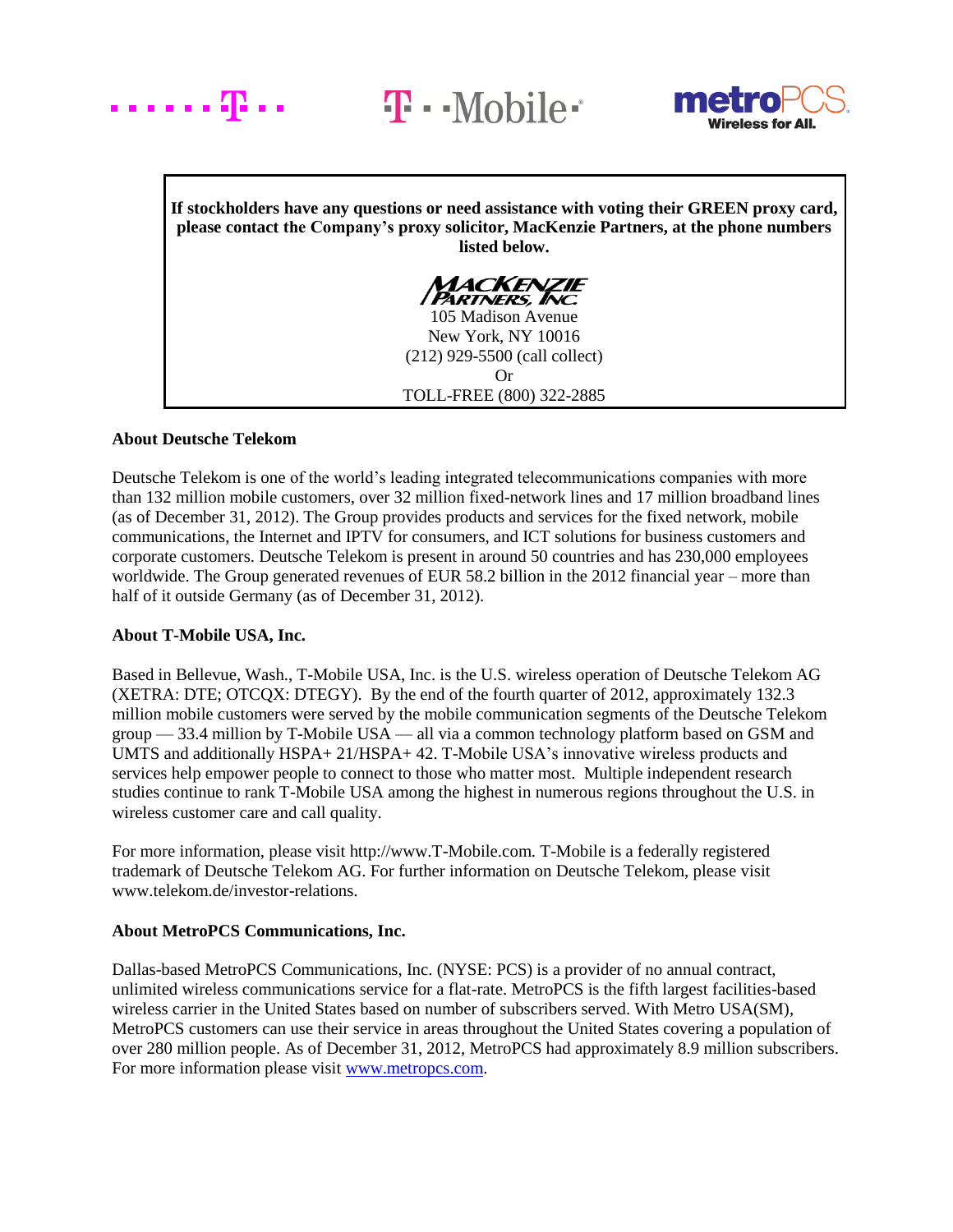## . . . . . . **T** . .

 $\mathbf{F}$  - Mobile  $\cdot$ 



### **Additional Information and Where to Find It**

This document relates to a proposed transaction between MetroPCS and Deutsche Telekom. In connection with the proposed transaction, MetroPCS has filed with the Securities and Exchange Commission (the "SEC") an amended definitive proxy statement. Security holders are urged to read carefully the amended definitive proxy statement and all other relevant documents filed with the SEC or sent to stockholders as they become available because they will contain important information about the proposed transaction. All documents are, and when filed will be, available free of charge at the SEC's website (www.sec.gov). You may also obtain these documents by contacting MetroPCS' Investor Relations department at 214-570-4641, or via e-mail at investor relations@metropcs.com. This communication does not constitute a solicitation of any vote or approval.

### **Participants in the Solicitation**

MetroPCS and its directors and executive officers will be deemed to be participants in any solicitation of proxies in connection with the proposed transaction. Information about MetroPCS' directors and executive officers is available in MetroPCS' annual report on Form 10-K filed with the SEC on March 1, 2013. Other information regarding the participants in the proxy solicitation and a description of their direct and indirect interests, by security holdings or otherwise, is contained in the amended definitive proxy statement and other relevant materials filed with the SEC regarding the proposed transaction. Investors should read the amended definitive proxy statement carefully before making any voting or investment decisions.

### **Cautionary Statement Regarding Forward-Looking Statements**

This document includes "forward-looking statements" for the purpose of the "safe harbor" provisions within the meaning of the Private Securities Litigation Reform Act of 1995, as amended. Any statements made in this document that are not statements of historical fact, and statements about our beliefs, opinions, projections, strategies, and expectations, are forward-looking statements and should be evaluated as such. These forward-looking statements often include words such as "anticipate," "expect," "suggests," "plan," "believe," "intend," "estimates," "targets," "views," "projects," "should," "would," "could," "may," "become," "forecast," and other similar expressions. Forward looking statements include statements regarding the anticipated closing date for the transaction and any statements made regarding our strategy, prospects or future performance.

All forward-looking statements involve significant risks and uncertainties that could cause actual results to differ materially from those in the forward-looking statements, many of which are generally outside the control of MetroPCS, Deutsche Telekom and T-Mobile and are difficult to predict. Examples of such risks and uncertainties include, but are not limited to, the possibility that the proposed transaction is delayed or does not close, including due to the failure to receive the required stockholder approvals or required regulatory approvals, the taking of governmental action (including the passage of legislation) to block the proposed transaction, the failure to satisfy other closing conditions, the possibility that the expected synergies will not be realized, or will not be realized within the expected time period, the significant capital commitments of MetroPCS and T-Mobile, global economic conditions, fluctuations in exchange rates, competitive actions taken by other companies, natural disasters, difficulties in integrating the two companies, disruption from the transaction making it more difficult to maintain business and operational relationships, actions taken or conditions imposed by governmental or other regulatory authorities and the exposure to litigation. Additional factors that could cause results to differ materially from those described in the forward-looking statements can be found in MetroPCS' annual report on Form